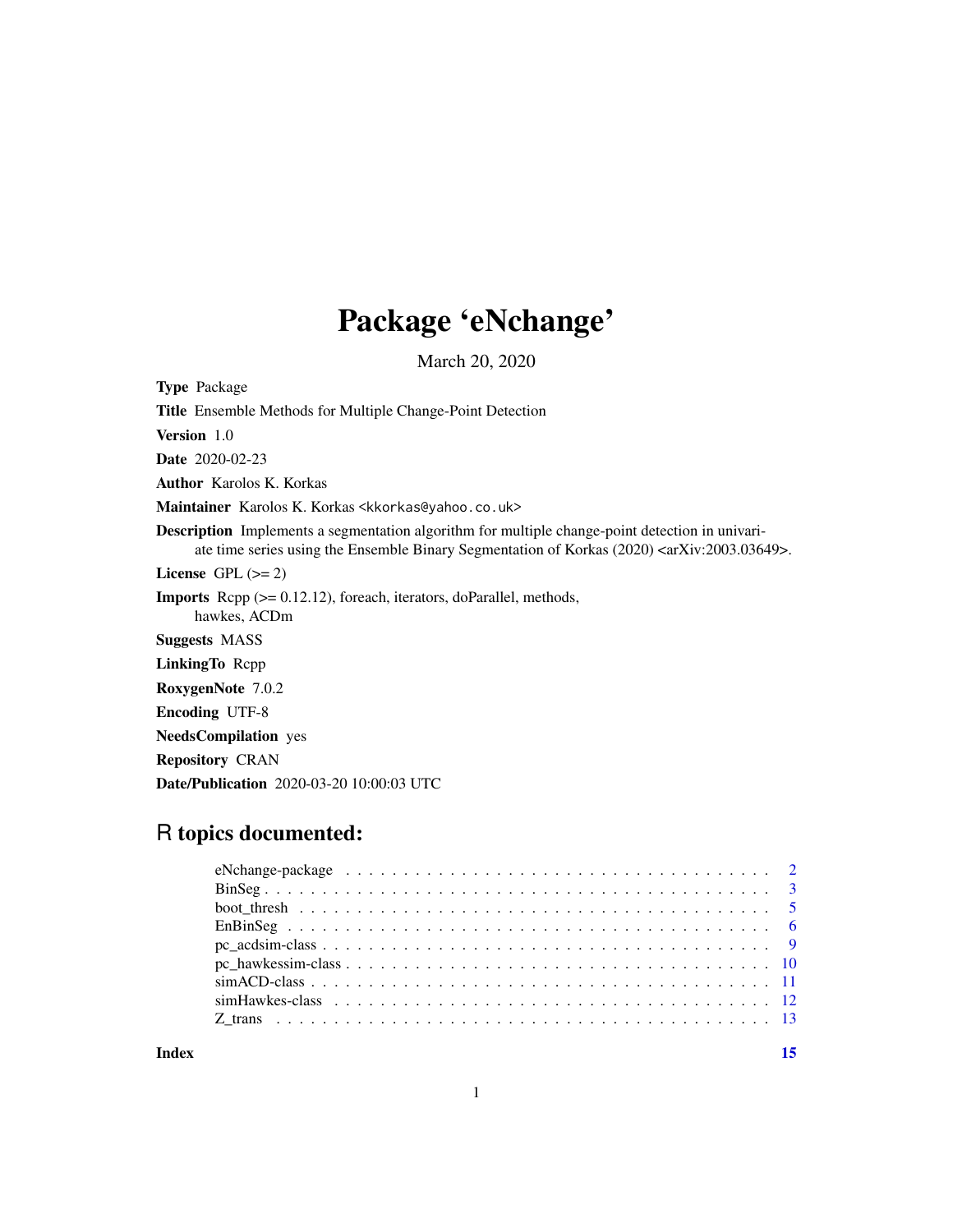<span id="page-1-0"></span>

Implements a segmentation algorithm for multiple change-point detection in univariate time series using the Ensemble Binary Segmentation of Korkas (2020) <arXiv:2003.03649>.

#### Details

We propose a new technique for consistent estimation of the number and locations of the changepoints in the structure of an irregularly spaced time series. The core of the segmentation procedure is the Ensemble Binary Segmentation method (EBS), a technique in which a large number of multiple change-point detection tasks using the Binary Segmentation (BS) method are applied on sub-samples of the data of differing lengths, and then the results are combined to create an overall answer. This methodology is applied to irregularly time series models such as the time-varying Autoregressive Conditional Duration model or the time-varying Hawkes process.

#### Author(s)

Karolos K. Korkas <kkorkas@yahoo.co.uk>.

Maintainer: Karolos K. Korkas <kkorkas@yahoo.co.uk>

#### References

Korkas Karolos. "Ensemble Binary Segmentation for irregularly spaced data with change-points" <arXiv:2003.03649>.

#### Examples

```
## Not run:
pw.acd.obj <- new("simACD")
pw.acd.obj@cp.loc <- seq(0.1,0.95,by=0.025)
pw.acd.obj@lambda_0 <- rep(c(0.5,2),1+length(pw.acd.obj@cp.loc)/2)
pw.acd.obj@alpha <- rep(0.2,1+length(pw.acd.obj@cp.loc))
pw.acd.obj@beta <- rep(0.4,1+length(pw.acd.obj@cp.loc))
pw.acd.obj@N <- 5000
pw.acd.obj <- pc_acdsim(pw.acd.obj)
ts.plot(pw.acd.obj@x,main="Ensemble BS");abline(v=EnBinSeg(pw.acd.obj@x)[[1]],col="red")
#real change-points in grey
abline(v=floor(pw.acd.obj@cp.loc*pw.acd.obj@N),col="grey",lty=2)
ts.plot(pw.acd.obj@x,main="Standard BS");abline(v=BinSeg(pw.acd.obj@x)[[1]],col="blue")
#real change-points in grey
abline(v=floor(pw.acd.obj@cp.loc*pw.acd.obj@N),col="grey",lty=2)
```
## End(Not run)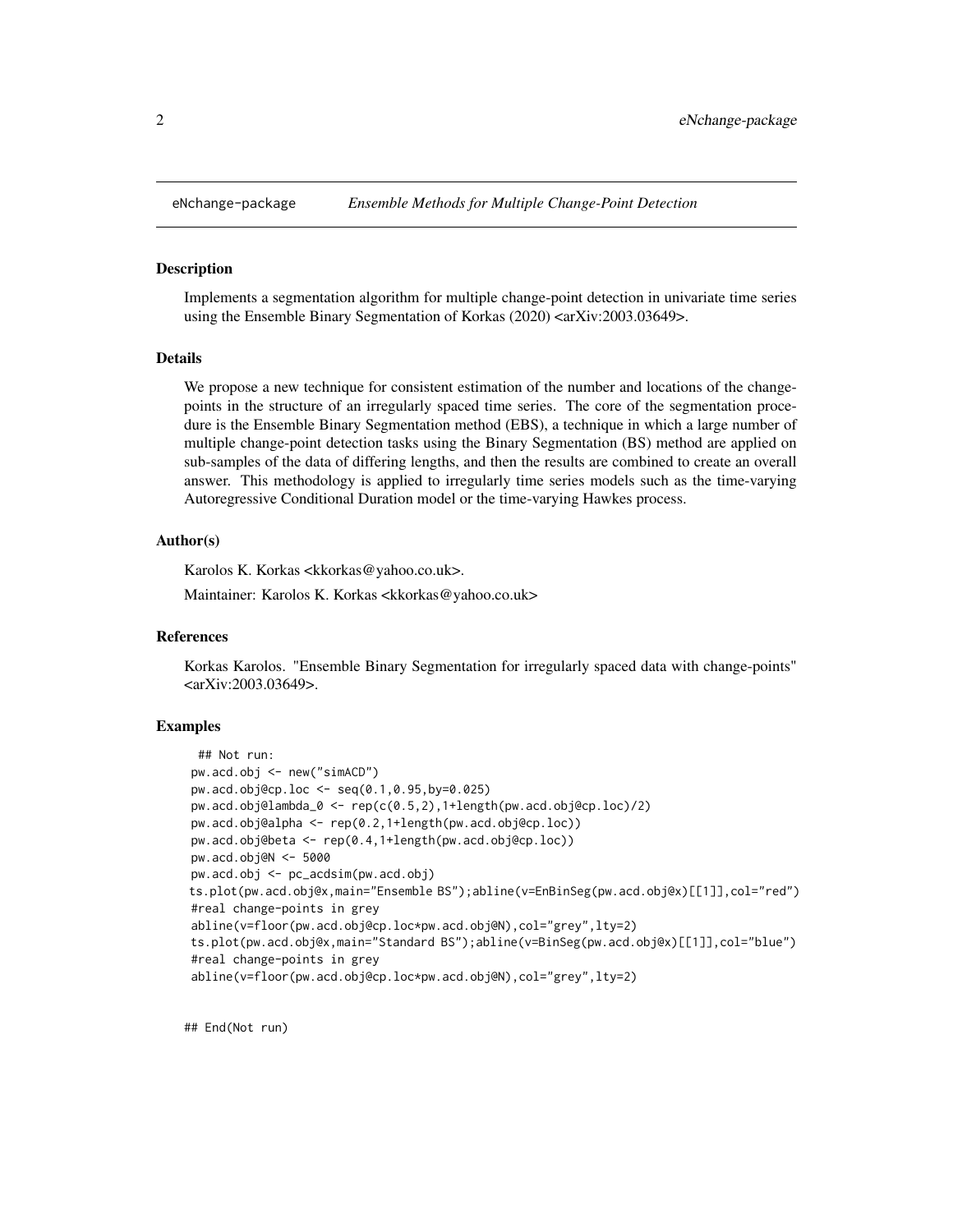<span id="page-2-0"></span>BinSeg *An S4 method to detect the change-points in an irregularly spaced time series using Binary Segmentation.*

#### Description

An S4 method to detect the change-points in an irregularly spaced time series using the Binary Segmentation methodology described in Korkas (2020).

#### Usage

```
BinSeg(
 H,
  thresh = "universal",
  q = 0.99,
 p = 1,
  z = NULL,start.values = c(0.9, 0.6),
  dampen.factor = "auto",
  epsilon = 1e-05,
 LOG = TRUE,process = "acd",
  acd_p = 0,
  acd_q = 1,
  do.parallel = 2
\mathcal{L}## S4 method for signature 'ANY'
BinSeg(
 H,
  thresh = "universal",
 q = 0.99,
 p = 1,
  z = NULL,start.values = c(0.9, 0.6),
  dampen.factor = "auto",
  epsilon = 1e-05,
 LOG = TRUE,process = "acd",
 acd_p = 0,
  acd_q = 1,
  do.parallel = 2
)
```
### Arguments

H The input irregular time series.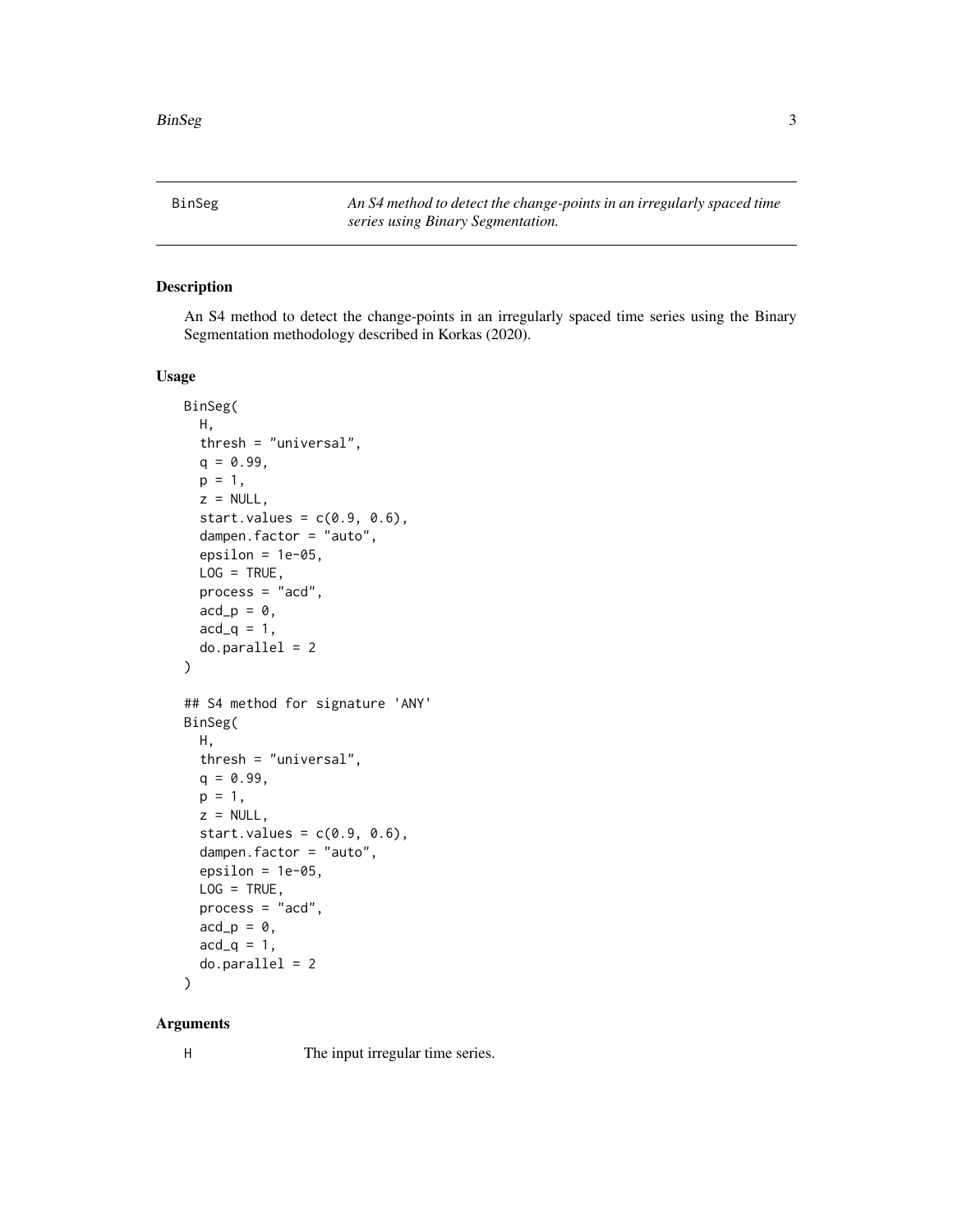| thresh          | The threshold parameter which acts as a stopping rule to detect further change-<br>points and has the form C log(sample). If "universal" then C is data-independent<br>and preselected using the approach described in Korkas (2020). If "boot" it uses<br>the data-dependent method boot_thresh. Default is "universal". |
|-----------------|---------------------------------------------------------------------------------------------------------------------------------------------------------------------------------------------------------------------------------------------------------------------------------------------------------------------------|
| q               | The universal threshold simulation quantile or the bootstrap distribution quan-<br>tile. Default is 0.99.                                                                                                                                                                                                                 |
| p               | The support of the CUSUM statistic. Default is 1.                                                                                                                                                                                                                                                                         |
| z               | Transform the time series to use for post-processing. If NULL this is done<br>automatically. Default is NULL.                                                                                                                                                                                                             |
| start.values    | Warm starts for the optimizers of the likelihood functions.                                                                                                                                                                                                                                                               |
| dampen.factor   | The dampen factor in the denominator of the residual process. Default is "auto".                                                                                                                                                                                                                                          |
| epsilon         | A parameter added to ensure the boundness of the residual process. Default is<br>$1e-5.$                                                                                                                                                                                                                                  |
| L <sub>OG</sub> | Take the log of the residual process. Default is TRUE.                                                                                                                                                                                                                                                                    |
| process         | Choose between acd or hawkes. Default is acd.                                                                                                                                                                                                                                                                             |
| acd             | The p order of the ACD model. Default is 0.                                                                                                                                                                                                                                                                               |
| $acd_q$         | The q order of the ACD model. Default is 1.                                                                                                                                                                                                                                                                               |
| do.parallel     | Choose the number of cores for parallel computation. If 0 no parallelism is done.<br>Default is 2. (Only applies if thresh $=$ "boot").                                                                                                                                                                                   |

Returns a list with the detected change-points and the transformed series.

#### References

Korkas Karolos. "Ensemble Binary Segmentation for irregularly spaced data with change-points" Preprint <arXiv:2003.03649>.

```
pw.acd.obj <- new("simACD")
pw.acd.obj@cp.loc <- seq(0.1,0.95,by=0.025)
pw.acd.obj@lambda_0 <- rep(c(0.5,2),1+length(pw.acd.obj@cp.loc)/2)
pw.acd.obj@alpha <- rep(0.2,1+length(pw.acd.obj@cp.loc))
pw.acd.obj@beta <- rep(0.4,1+length(pw.acd.obj@cp.loc))
pw.acd.obj@N <- 5000
pw.acd.obj <- pc_acdsim(pw.acd.obj)
ts.plot(pw.acd.obj@x,main="Standard BS");abline(v=BinSeg(pw.acd.obj@x)[[1]],col="blue")
#real change-points in grey
abline(v=floor(pw.acd.obj@cp.loc*pw.acd.obj@N),col="grey",lty=2)
```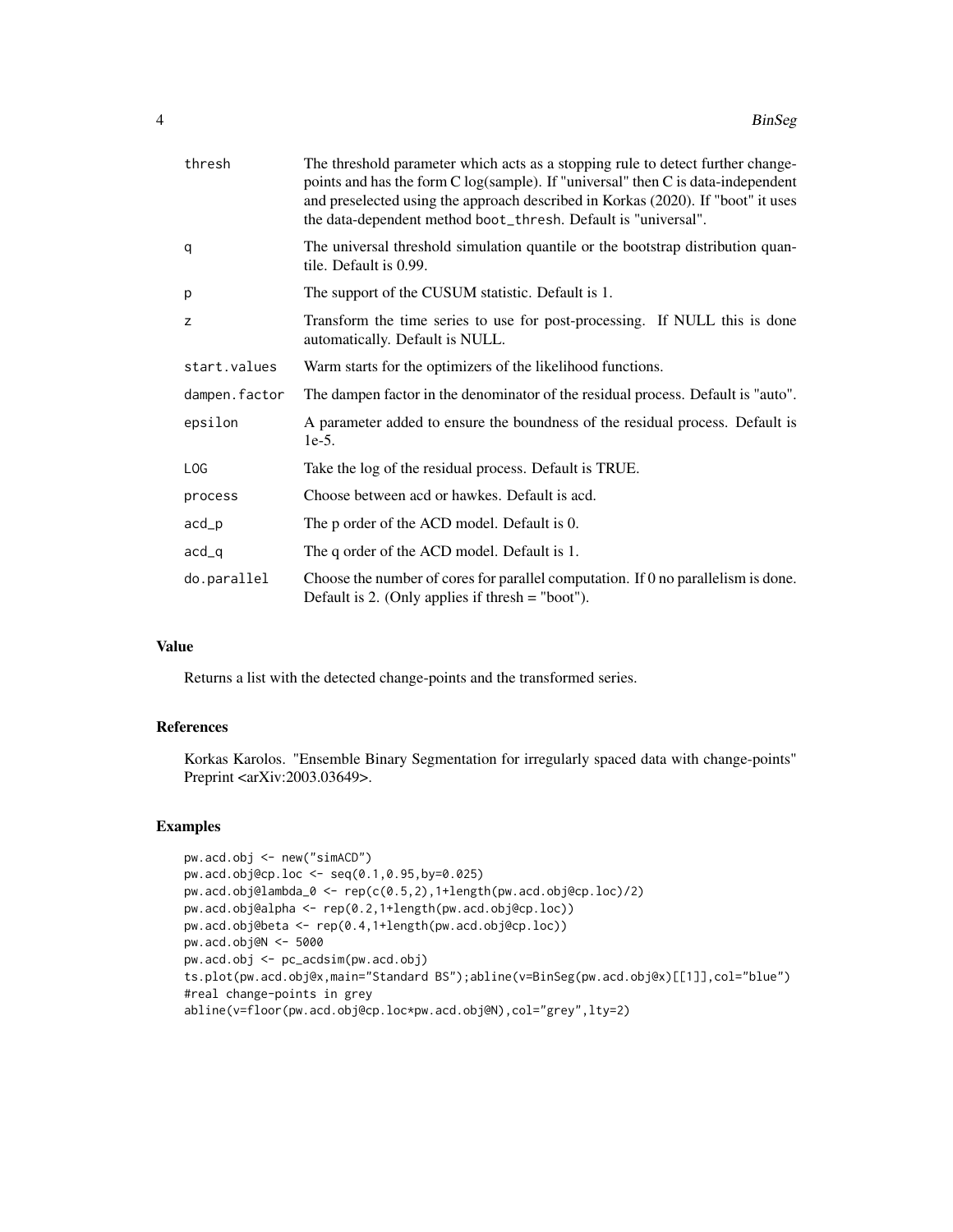<span id="page-4-0"></span>boot\_thresh *A bootstrap method to calculate the threshold (stopping rule) in the BS or EBS segmentation.*

#### Description

A bootstrap method to calculate the threshold (stopping rule) in the BS or EBS segmentation described in Cho and Korkas (2018) and adapted for irregularly time series in Korkas (2020).

#### Usage

```
boot_thresh(
 H,
 q = 0.75,
 r = 100,p = 1,
  start.values = c(0.9, 0.6),
 process = "acd",
  do.parallel = 2,dampen.factor = "auto",
  epsilon = 1e-05,
 LOG = TRUE,acd_p = 0,
 acd_q = 1)
## S4 method for signature 'ANY'
boot_thresh(
 H,
 q = 0.75,
 r = 100,p = 1,
  start.values = c(0.9, 0.6),
 process = "acd",
  do.parallel = 2,dampen.factor = "auto",
  epsilon = 1e-05,
 LOG = TRUE,acd_p = 0,
  acd_q = 1)
```
#### Arguments

| н | The input irregular time series.                      |
|---|-------------------------------------------------------|
| α | The bootstrap distribution quantile. Default is 0.75. |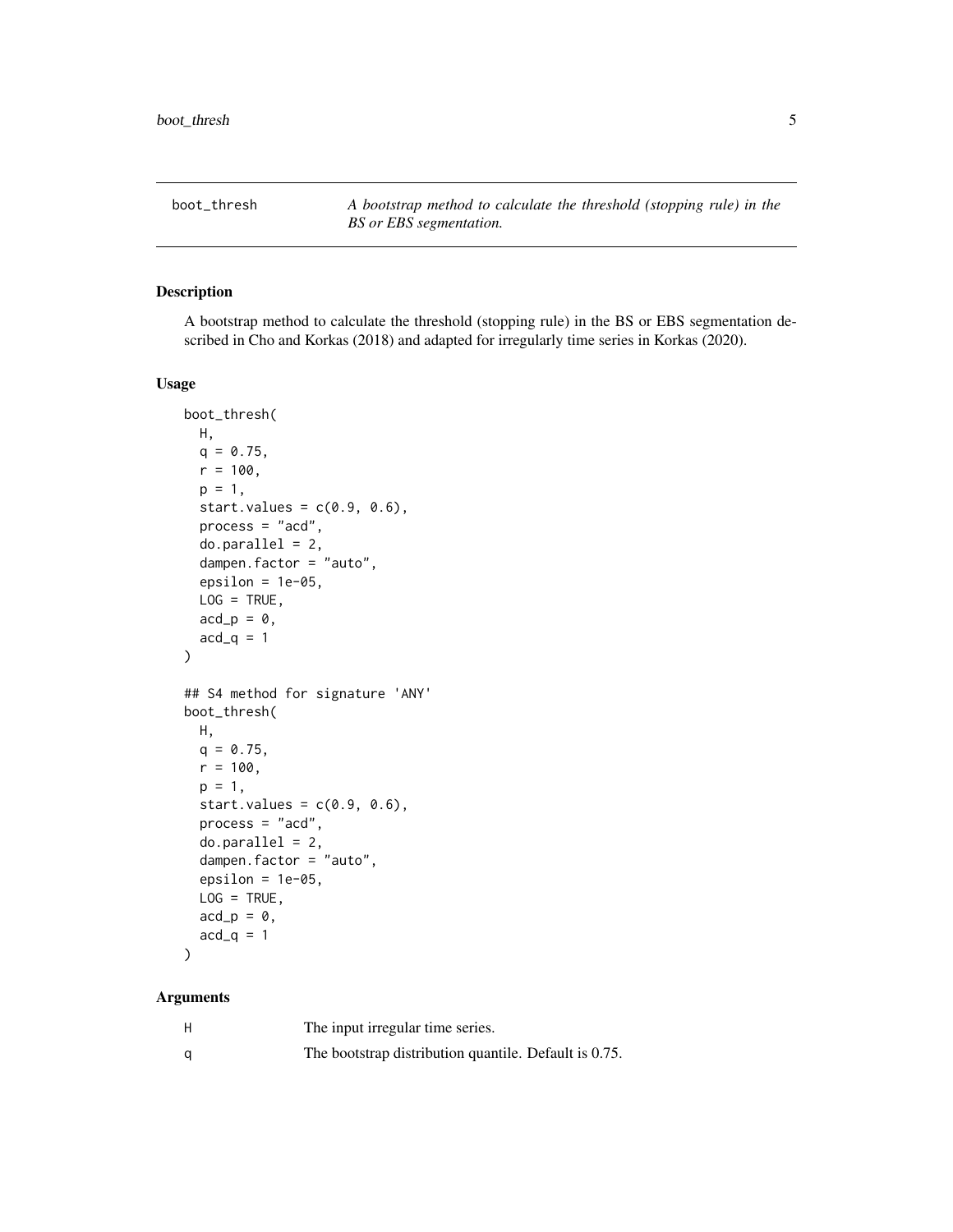<span id="page-5-0"></span>

| r             | The number of bootrstap simulations. Default is 100.                                                      |
|---------------|-----------------------------------------------------------------------------------------------------------|
| р             | The support of the CUSUM statistic. Default is 1.                                                         |
| start.values  | Warm starts for the optimizers of the likelihood functions.                                               |
| process       | Choose between acd or hawkes. Default is acd.                                                             |
| do.parallel   | Choose the number of cores for parallel computation. If $\theta$ no parallelism is done.<br>Default is 2. |
| dampen.factor | The dampen factor in the denominator of the residual process. Default is "auto".                          |
| epsilon       | A parameter added to ensure the boundness of the residual process. Default is<br>$1e-5.$                  |
| LOG           | Take the log of the residual process. Default is TRUE.                                                    |
| acd_p         | The p order of the ACD model. Default is 0.                                                               |
| acd_q         | The q order of the ACD model. Default is 1.                                                               |

Returns the threshold C.

#### References

Cho, Haeran, and Karolos Korkas. "High-dimensional GARCH process segmentation with an application to Value-at-Risk." arXiv preprint <arXiv:1706.01155> (2018).

#### Examples

```
pw.acd.obj <- new("simACD")
pw.acd.obj@cp.loc <- c(0.25,0.75)
pw.acd.obj@lambda_0 <- c(1,2,1)
pw.acd.obj@alpha <- rep(0.2,3)
pw.acd.obj@beta <- rep(0.7,3)
pw.acd.obj@N <- 3000
pw.acd.obj <- pc_acdsim(pw.acd.obj)
boot_thresh(pw.acd.obj@x,r=20)
```
EnBinSeg *An S4 method to detect the change-points in an irregularly spaced time series using Ensemble Binary Segmentation.*

#### Description

An S4 method to detect the change-points in an irregularly spaced time series using the Ensemble Binary Segmentation methodology described in Korkas (2020).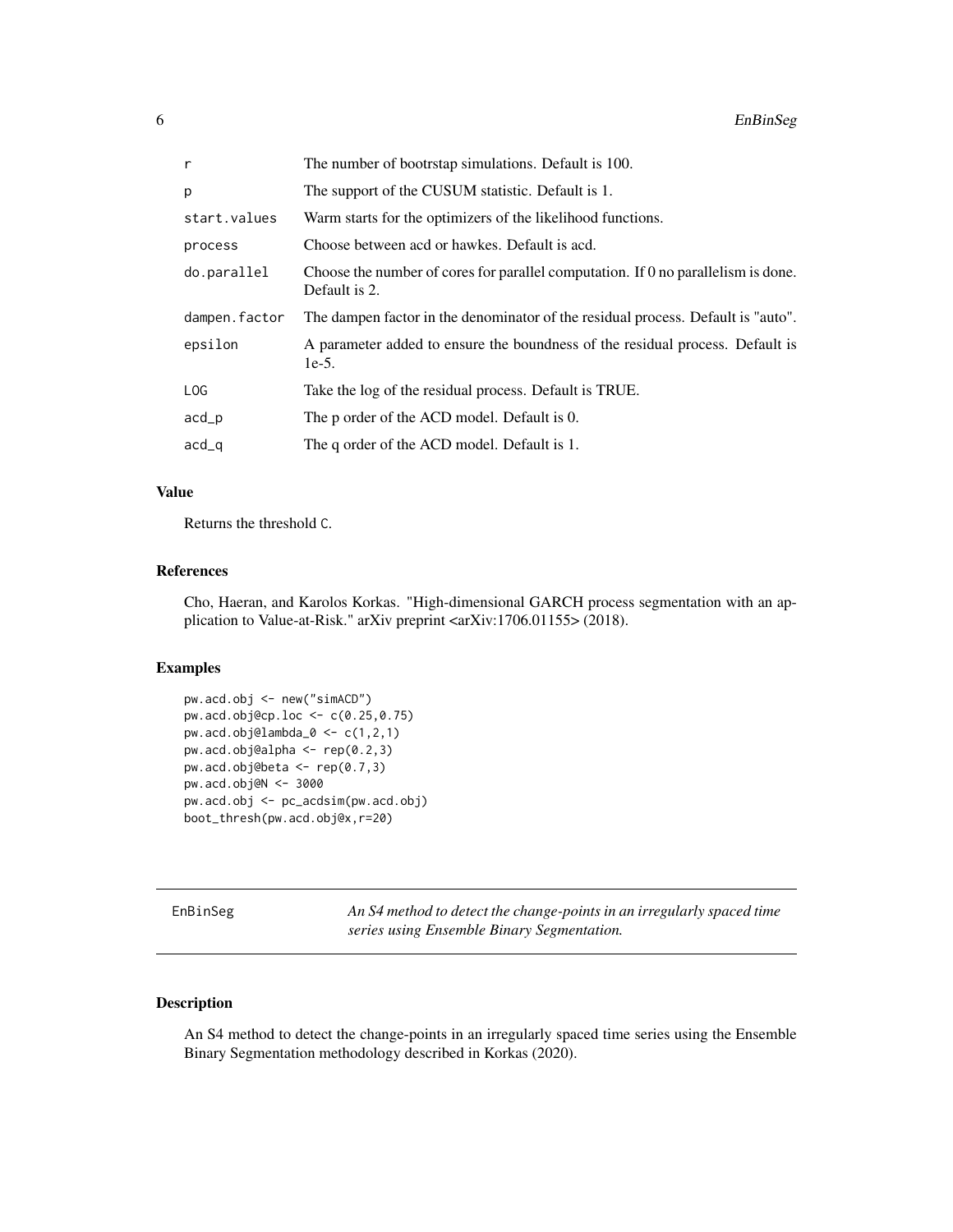#### EnBinSeg 7

#### Usage

```
EnBinSeg(
 H,
  thresh = "universal",
  q = 0.99,
 p = 1,
  start.values = c(0.9, 0.6),
  dampen.factor = "auto",
  epsilon = 1e-05,
 LOG = TRUE,process = "acd",
  thresh2 = 0.05,
  num\_ens = 500,min\_dist = 0.005,
 pp = 1,
  do.parallel = 2,b = NULL,acd_p = 0,
  acd_q = 1)
## S4 method for signature 'ANY'
EnBinSeg(
 H,
  thresh = "universal",
 q = 0.99,
  p = 1,
  start.values = c(0.9, 0.6),
  dampen.factor = "auto",
  epsilon = 1e-05,
 LOG = TRUE,process = "acd",thresh2 = 0.05,
  num_ens = 500,
 min\_dist = 0.005,
 pp = 1,
 do.parallel = 2,
 b = NULL,acd_p = 0,
 acd_q = 1\mathcal{L}
```
#### Arguments

H The input irregular time series.

| thresh | The threshold parameter which acts as a stopping rule to detect further change-               |
|--------|-----------------------------------------------------------------------------------------------|
|        | points and has the form $C \log(\text{sample})$ . If "universal" then $C$ is data-independent |
|        | and preselected using the approach described in Korkas (2020). If "boot" it uses              |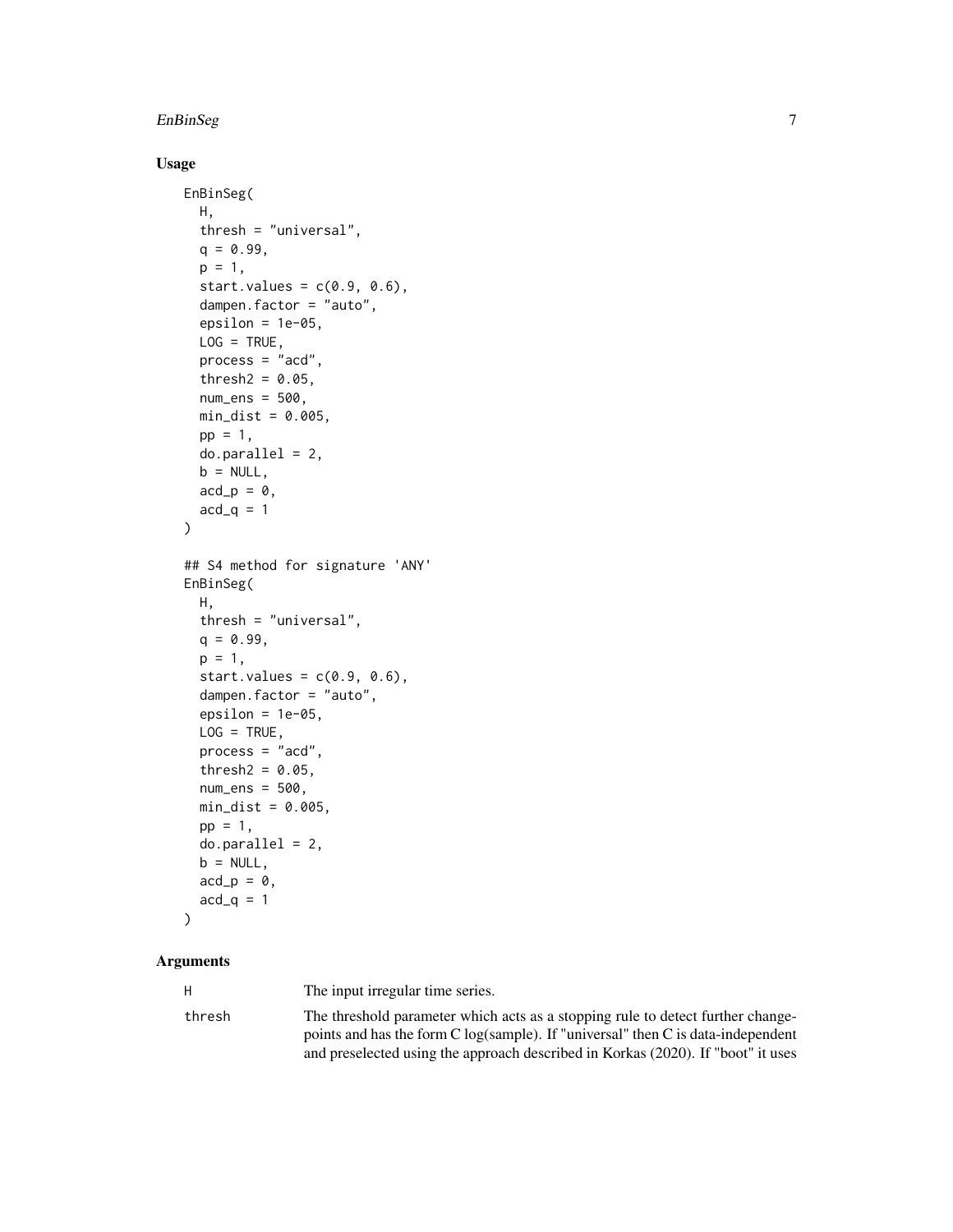|                 | the data-dependent method boot_thresh. Default is "universal".                                                                                                                                                                                        |
|-----------------|-------------------------------------------------------------------------------------------------------------------------------------------------------------------------------------------------------------------------------------------------------|
| q               | The universal threshold simulation quantile or the bootstrap distribution quan-<br>tile. Default is 0.99.                                                                                                                                             |
| p               | The support of the CUSUM statistic. Default is 1.                                                                                                                                                                                                     |
| start.values    | Warm starts for the optimizers of the likelihood functions.                                                                                                                                                                                           |
| dampen.factor   | The dampen factor in the denominator of the residual process. Default is "auto".                                                                                                                                                                      |
| epsilon         | A parameter added to ensure the boundness of the residual process. Default is<br>$1e-5$ .                                                                                                                                                             |
| L <sub>OG</sub> | Take the log of the residual process. Default is TRUE.                                                                                                                                                                                                |
| process         | Choose between "acd" or "hawkes" or "additive" (signal +iid noise). Default is<br>"acd".                                                                                                                                                              |
| thresh2         | Keep only the change-points that appear more than thresh2 M times.                                                                                                                                                                                    |
| num_ens         | Number of ensembles denoted by M in the paper. Default is 500.                                                                                                                                                                                        |
| min_dist        | The minimum distance as percentage of sample size to use in the post-processing.<br>Default is 0.005.                                                                                                                                                 |
| pp              | Post-process the change-points based on the distance from the highest ranked<br>change-points.                                                                                                                                                        |
| do.parallel     | Choose the number of cores for parallel computation. If 0 no parallelism is done.<br>Default is 2.                                                                                                                                                    |
| b               | A parameter to control how close the random end points are to the start points. A<br>large value will on average return shorter random intervals. If NULL all points<br>have an equal chance to be selected (uniformly distributed). Default is NULL. |
| acd             | The p order of the ACD model. Default is 0.                                                                                                                                                                                                           |
| $acd_q$         | The q order of the ACD model. Default is 1.                                                                                                                                                                                                           |

Returns a list with the detected change-points and the frequency table of the ensembles across M applications.

#### References

Korkas Karolos. "Ensemble Binary Segmentation for irregularly spaced data with change-points" Preprint <arXiv:2003.03649>.

```
pw.acd.obj <- new("simACD")
pw.acd.obj@cp.loc <- seq(0.1,0.95,by=0.025)
pw.acd.obj@lambda_0 <- rep(c(0.5,2),1+length(pw.acd.obj@cp.loc)/2)
pw.acd.obj@alpha <- rep(0.2,1+length(pw.acd.obj@cp.loc))
pw.acd.obj@beta <- rep(0.4,1+length(pw.acd.obj@cp.loc))
pw.acd.obj@N <- 5000
pw.acd.obj <- pc_acdsim(pw.acd.obj)
ts.plot(pw.acd.obj@x,main="Ensemble BS");abline(v=EnBinSeg(pw.acd.obj@x)[[1]],col="red")
```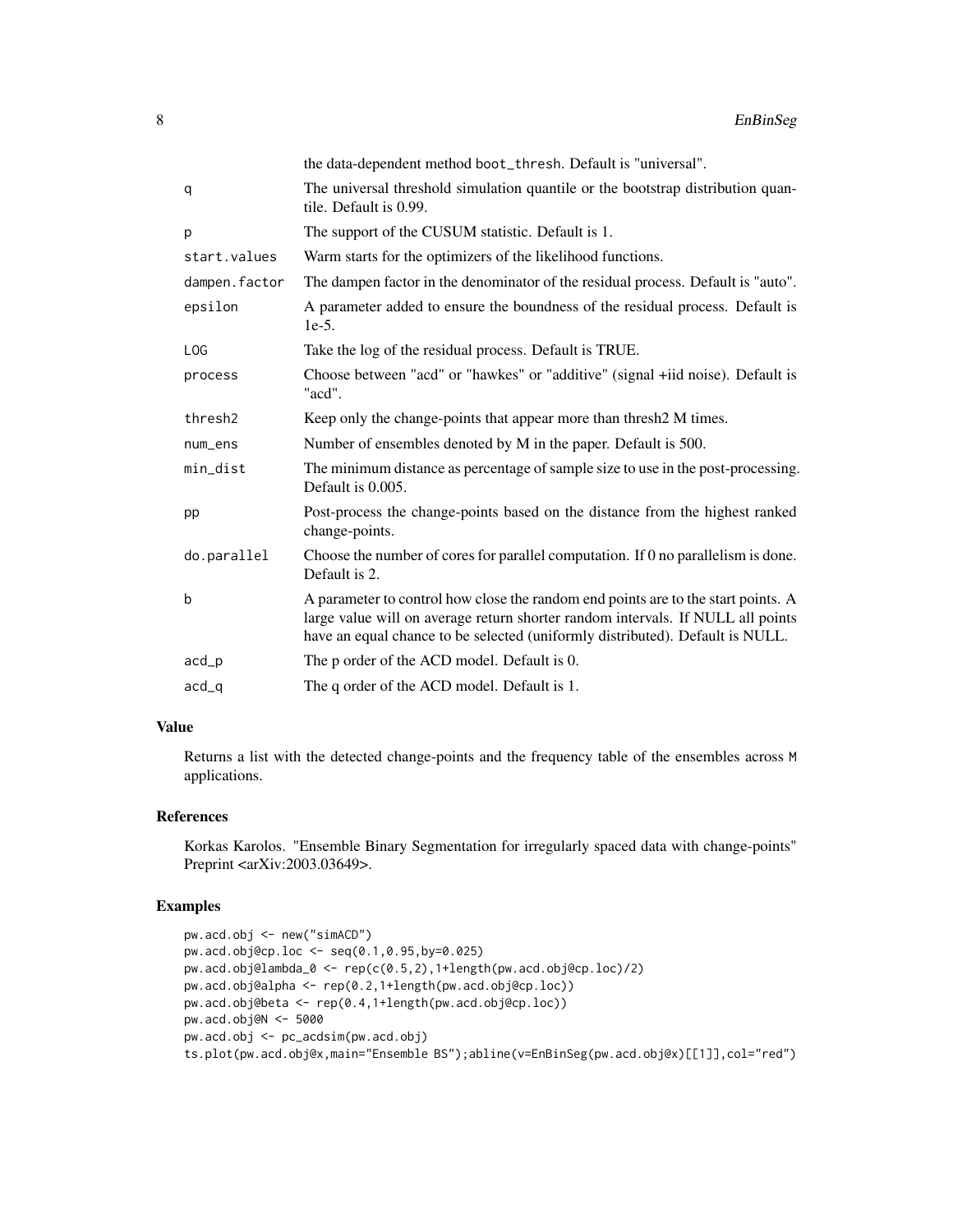```
#real change-points in grey
abline(v=floor(pw.acd.obj@cp.loc*pw.acd.obj@N),col="grey",lty=2)
ts.plot(pw.acd.obj@x,main="Standard BS");abline(v=BinSeg(pw.acd.obj@x)[[1]],col="blue")
#real change-points in grey
abline(v=floor(pw.acd.obj@cp.loc*pw.acd.obj@N),col="grey",lty=2)
```
pc\_acdsim-class *A method to simulate nonstationary ACD models.*

#### Description

A S4 method that takes as an input a simACD object and outputs a simulated nonstationary  $ACD(1,1)$ model. The formulation of the of the piecewise constant ACD model is given in the simACD class.

#### Usage

```
pc_acdsim(object)
```
## S4 method for signature 'simACD' pc\_acdsim(object)

#### Arguments

object a simACD object

#### Value

Returns an object of simACD class containing a simulated piecewise constant ACD time series.

#### References

Korkas Karolos. "Ensemble Binary Segmentation for irregularly spaced data with change-points" Preprint.

```
pw.acd.obj <- new("simACD")
pw.acd.obj@cp.loc <- c(0.25,0.75)
pw.acd.obj@lambda_0 <- c(1,2,1)pw.acd.obj@alpha <- rep(0.2,3)
pw.acd.obj@beta <- rep(0.7,3)
pw.acd.obj@N <- 3000
pw.acd.obj <- pc_acdsim(pw.acd.obj)
ts.plot(pw.acd.obj@x)
ts.plot(pw.acd.obj@psi)
```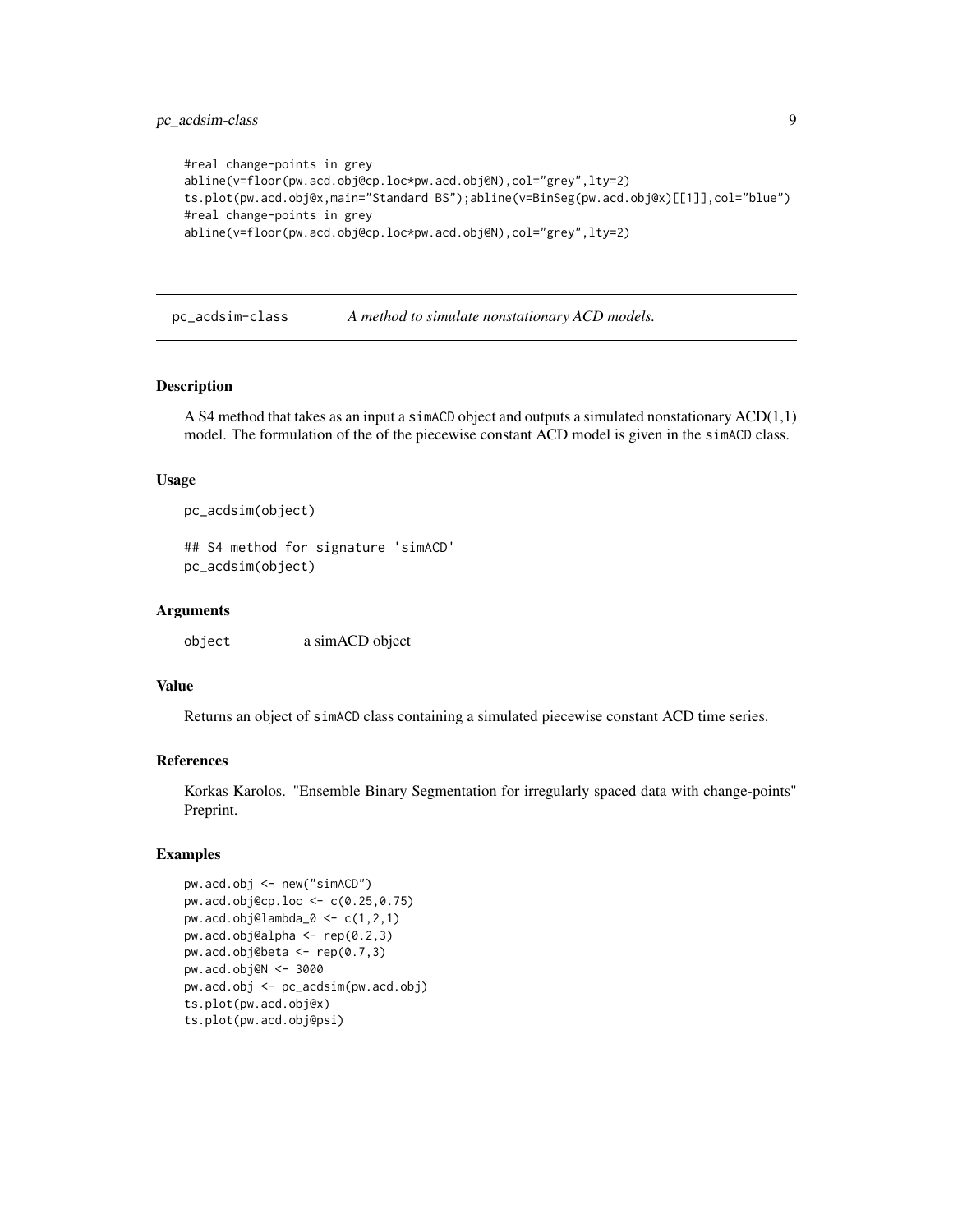<span id="page-9-0"></span>pc\_hawkessim-class *A method to simulate nonstationary Hawkes models.*

#### Description

A S4 method that takes as an input a simHawkes object and outputs a simulated nonstationary Hawkes model. The formulation of the of the piecewise constant ACD model is given in the simHawkes class.

#### Usage

```
pc_hawkessim(object)
```
## S4 method for signature 'simHawkes' pc\_hawkessim(object)

#### Arguments

object a simHawkes object

#### Value

Returns an object of simHawkes class containing a simulated piecewise constant Hawkes series.

#### References

Korkas Karolos. "Ensemble Binary Segmentation for irregularly spaced data with change-points" <arXiv:2003.03649>.

```
pw.hawk.obj <- new("simHawkes")
pw.hawk.obj@cp.loc \leq \leq \in (0.5)pw.hawk.obj@lambda_0 <- c(1,2)
pw.hawk.obj@alpha <- c(0.2,0.2)
pw.hawk.obj@beta \leq c(0.7, 0.7)pw.hawk.obj@horizon <- 1000
pw.hawk.obj <- pc_hawkessim(pw.hawk.obj)
ts.plot(pw.hawk.obj@H)
ts.plot(pw.hawk.obj@cH)
```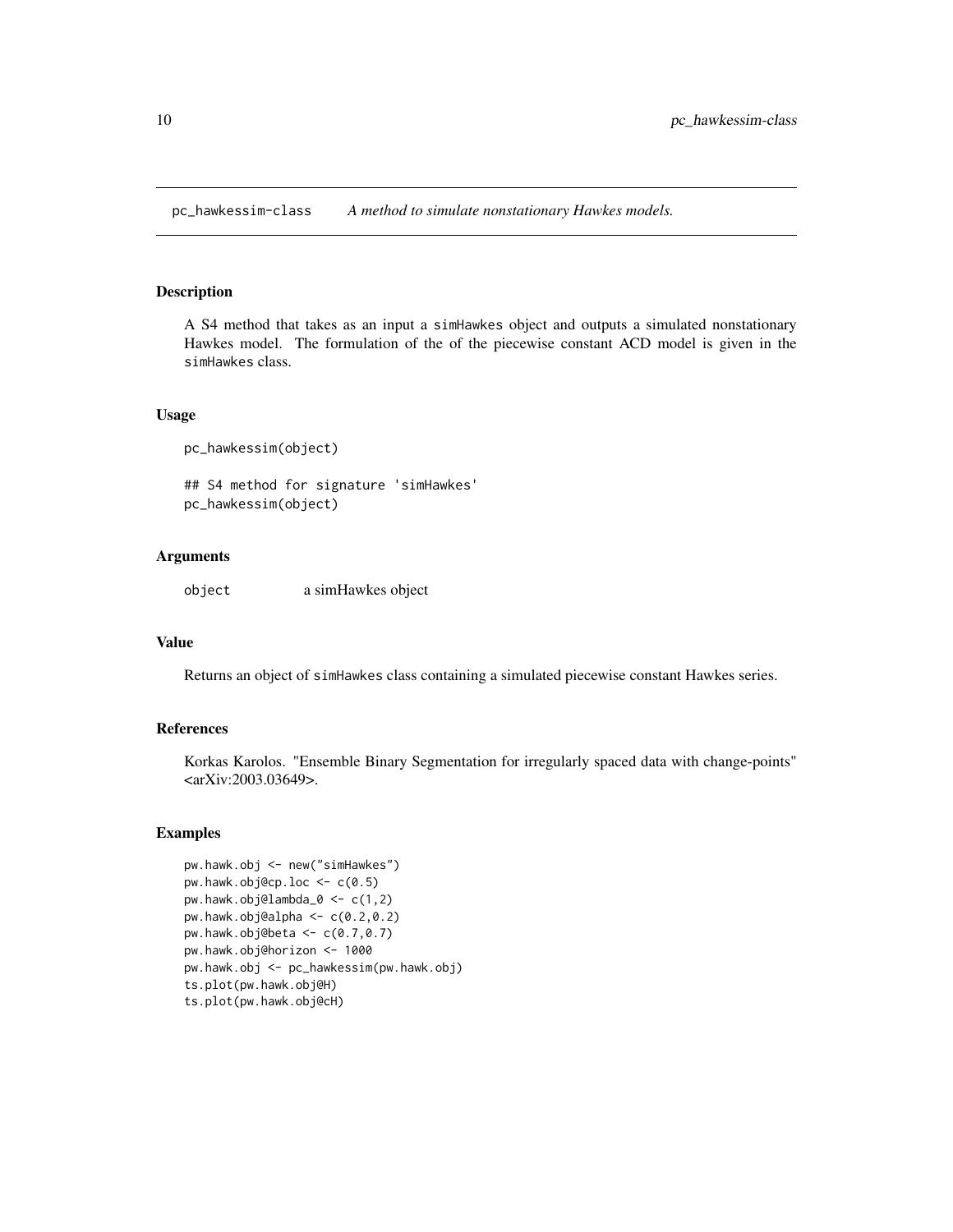<span id="page-10-0"></span>

A specification class to create an object of a simulated piecewise constant conditional duration model of order (1,1).  $x_t/\psi_t = \varepsilon_t \sim \mathcal{G}(\theta_2)$   $\psi_t = \omega(t) + \sum_{j=1}^p \alpha_j(t)x_{t-j} + \sum_{k=1}^q \beta_k(t)\psi_{t-k}$ . where  $\psi_t = \mathcal{E}[x_t|x_t, \dots, x_1|\theta_1]$  is the conditional mean duration of the t-th event with parameter vector  $\theta_1$  and  $\mathcal{G}(.)$  is a general distribution over  $(0, +\infty)$  with mean equal to 1 and parameter vector  $\theta_2$ . In this work we assume that  $\varepsilon_t \sim \exp(1)$ .

#### Value

Returns an object of simACD class.

#### Slots

- x The durational time series.
- psi The psi time series.
- N Sample sze of the time series.
- cp.loc The vector with the location of the changepoints. Takes values from 0 to 1 or NULL. Default is NULL.
- lambda\_0 The vector of the parameters lambda\_0 in the ACD series as in the above formula.
- alpha The vector of the parameters alpha in the ACD series as in the above formula.
- beta The vector of the parameters beta in the ACD series as in the above formula.
- BurnIn The size of the burn-in sample. Note that this only applies at the first simulated segment. Default is 500.

#### References

Korkas Karolos. "Ensemble Binary Segmentation for irregularly spaced data with change-points" Preprint.

```
pw.acd.obj <- new("simACD")
pw.acd.obj@cp.loc <- c(0.25,0.75)
pw.acd.obj@lambda_0 <- c(1,2,1)pw.acd.obj@alpha <- rep(0.2,3)
pw.acd.obj@beta <- rep(0.7,3)
pw.acd.obj@N <- 3000
pw.acd.obj <- pc_acdsim(pw.acd.obj)
ts.plot(pw.acd.obj@x)
ts.plot(pw.acd.obj@psi)
```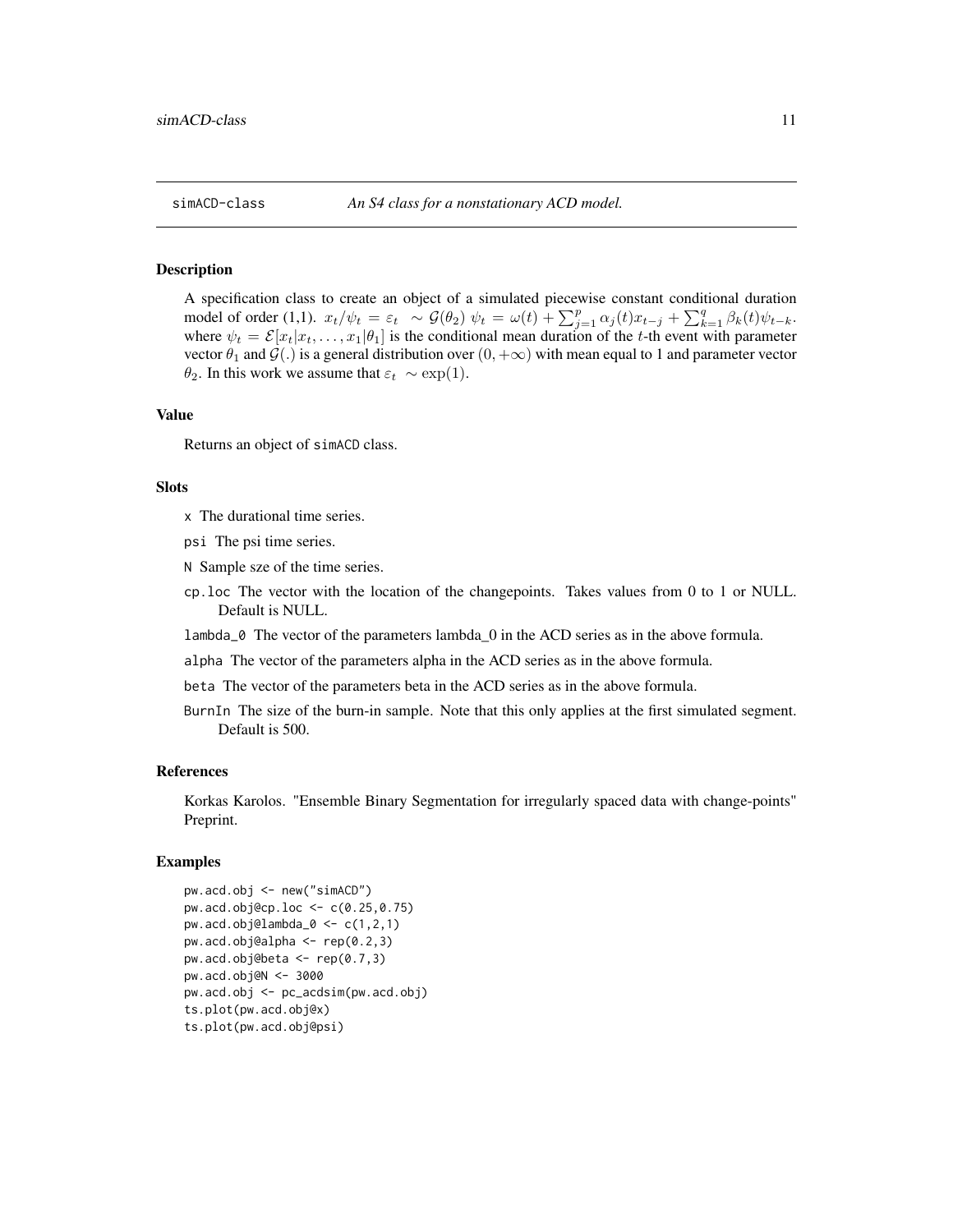<span id="page-11-0"></span>A specification class to create an object of a simulated piecewise constant Hawkes model of order (1,1). We consider the following time-varying piecewise constant Hawkes process (which we term tvHawkes)  $\lambda(v) = \lambda_0(v) + \sum_{v_t < s} \alpha(v) e^{-\beta(v)(v - v_t)},$  for  $v = 1, \dots, T$ .

#### Value

Returns an object of simHawkes class.

#### Slots

- H The durational time series.
- cH The psi time series.
- horizon The time horizon of a Hawkes process typically expressed in seconds. Effective sample size will differ depending on the size of the parameters.
- N Effective sample size which differs depending on the size of the parameters.
- cp.loc The vector with the location of the changepoints. Takes values from 0 to 1 or NULL if none. Default is NULL.
- lambda\_0 The vector of the parameters lambda\_0 in the Hawkes model as in the above formula.
- alpha The vector of the parameters alpha in the Hawkes model as in the above formula.

beta The vector of the parameters beta in the Hawkes model as in the above formula.

#### References

Korkas Karolos. "Ensemble Binary Segmentation for irregularly spaced data with change-points" Preprint.

```
pw.hawk.obj <- new("simHawkes")
pw.hawk.obj@cp.loc <- c(0.5)
pw.hawk.obj@lambda_0 <- c(1,2)
pw.hawk.obj@alpha \leq -c(0.2, 0.2)pw.hawk.obj@beta \leq -c(0.7, 0.7)pw.hawk.obj@horizon <- 1000
pw.hawk.obj <- pc_hawkessim(pw.hawk.obj)
ts.plot(pw.hawk.obj@H)
ts.plot(pw.hawk.obj@cH)
```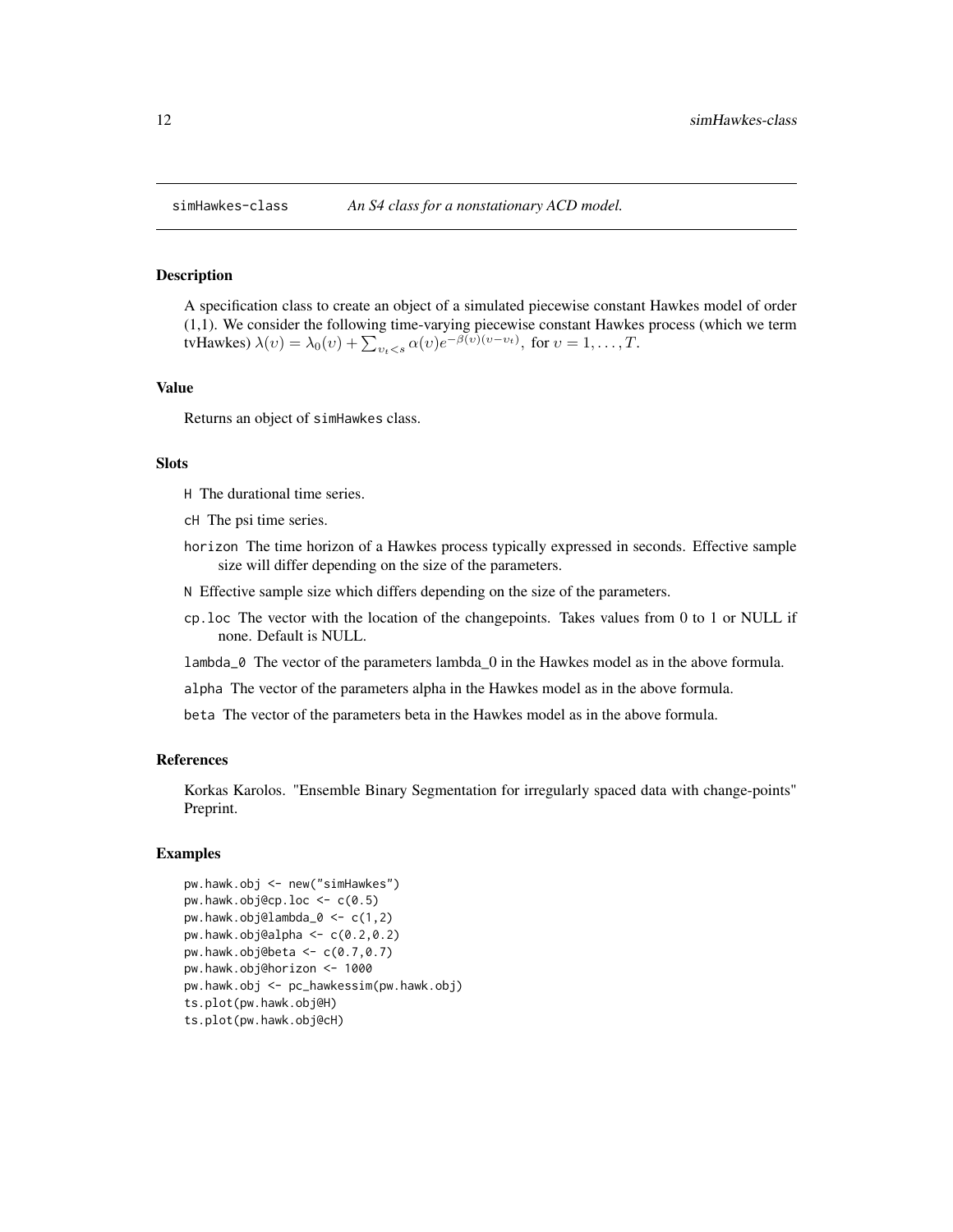<span id="page-12-0"></span>

Transformation of a irregularly spaces time series. For the tvACD model, we calculate  $U_t$  =  $g_0(x_t, \psi_t) = \frac{x_t}{\psi_t}$ , where  $\psi_t = C_0 + \sum_{j=1}^p C_j x_{t-j} + \sum_{k=1}^q C_{p+k} \psi_{t-k} + \epsilon x_t$ . where the last term  $\epsilon x_t$  is added to ensure the boundness of  $U_t$ .

#### Usage

```
Z_trans(
 H,
  start.values = c(0.9, 0.6),
 dampen.factor = "auto",
 epsilon = 1e-05,
 LOG = TRUE,process = "acd",
 acd_p = 0,
 acd_q = 1)
## S4 method for signature 'ANY'
Z_trans(
 H,
  start.values = c(0.9, 0.6),
  dampen.factor = "auto",
 epsilon = 1e-05,
 LOG = TRUE,process = "acd",acd_p = 0,
 acd_q = 1)
```
#### Arguments

| H             | The input irregular time series.                                                         |
|---------------|------------------------------------------------------------------------------------------|
| start.values  | Warm starts for the optimizers of the likelihood functions.                              |
| dampen.factor | The dampen factor in the denominator of the residual process. Default is "auto".         |
| epsilon       | A parameter added to ensure the boundness of the residual process. Default is<br>$1e-6.$ |
| LOG           | Take the log of the residual process. Default is TRUE.                                   |
| process       | Choose between acd or hawkes. Default is acd.                                            |
| acd           | The p order of the ACD model. Default is 0.                                              |
| $acd_q$       | The q order of the ACD model. Default is 1.                                              |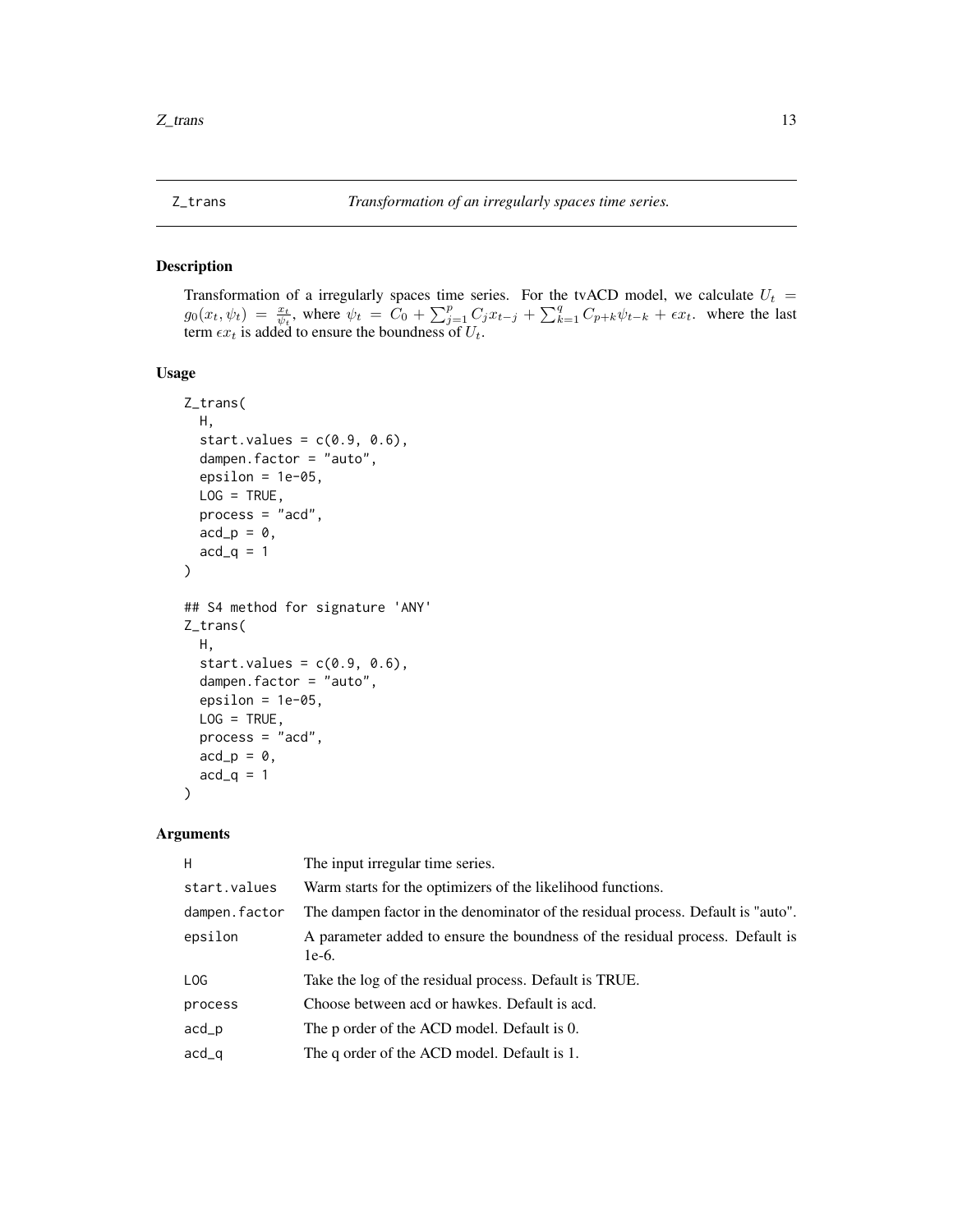Returns the transformed residual series.

#### References

Korkas Karolos. "Ensemble Binary Segmentation for irregularly spaced data with change-points" Preprint <arXiv:2003.03649>.

```
pw.acd.obj <- new("simACD")
pw.acd.obj@cp.loc <- c(0.25,0.75)
pw.acd.obj@lambda_0 <- c(1,2,1)
pw.acd.obj@alpha <- rep(0.2,3)
pw.acd.obj@beta <- rep(0.7,3)
pw.acd.obj@N <- 1000
pw.acd.obj <- pc_acdsim(pw.acd.obj)
ts.plot(Z_trans(pw.acd.obj@x))
```